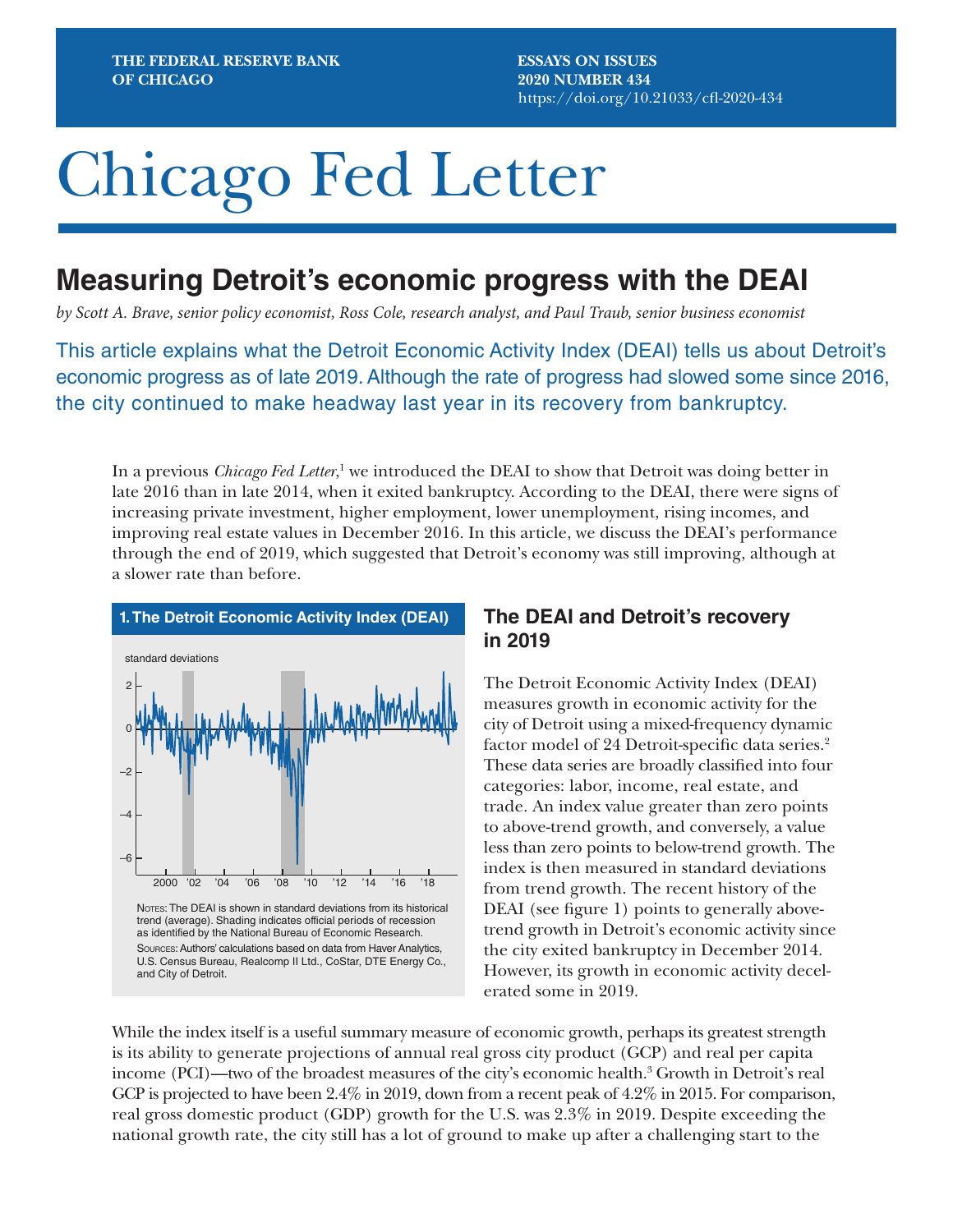

twenty-first century.By our estimates, Detroit real GCP in 2019 was only about 9% higher than in 1997 (see figure 2), whereas U.S. real GDP in 2019 was nearly 66% higher than in 1997.4

Overall, the latest DEAI results suggest that Detroit was approaching a new normal for economic growth in 2019, following several years recovering from a precipitous decline. This new normal, while slower than the growth of the recent past, was a welcome development. Nowhere is this clearer than in the real PCI data for Detroit. Our latest projection, shown in figure 3, points to continued growth in real incomes for the city (up 3.3% in 2019). If accurate, this would mark the seventh consecutive year of growth in real incomes for Detroit—and an increase of 36.5% since 2012.5

# **Transitioning to a new normal in 2019**

The transition over the past few years to a somewhat slower rate of growth for Detroit is closely connected to developments for the automotive industry. While there has been a concerted effort to diversify Detroit's economy for many years, the city and the surrounding region still rely significantly on the auto industry for jobs and trade. According to data from the U.S. Bureau of Labor Statistics and U.S. Census Bureau, Michigan's motor vehicle industry accounts for about 6% of the Detroit metro region's employment and about  $30\%$  of its commodity trade.<sup>6</sup> Following the 2007–09 recession, U.S. new light vehicle sales steadily increased from a low of 10.4 million units in 2009 (their lowest level since 1991) to a peak of 17.5 million units in 2016. Since 2016, sales have come down some, averaging around 17.0 million units per year; and projections (made before the Covid-19 outbreak) from the March 2020 *Blue Chip Economic Indicators* pointed to a further decline to 16.6 and 16.5 million units in 2020 and 2021, respectively.7

As light vehicle sales have slowed, so has growth for Detroit. This can also be seen in the trade data for the city of Detroit used in the DEAI. Total trade activity (exports plus imports) for the port of Detroit grew on a year-over-year basis by over  $4\%$  in both  $2015$  and  $2016$ .<sup>8</sup> Following 2016, trade remained relatively flat (as did new light vehicle sales) until early in 2018 when it started to decline, resulting in a 3.3% decline in 2018 compared with 2017. The decline continued through May 2019, with total trade having decreased on a year-over-year basis by an average of 5.5%. Trade then ended 2019 on a positive note, having increased on a year-over-year basis by an average of 4.5% from June through the end of the year.

It is difficult to say whether the decline in trade in 2018 and early 2019 was directly related to the tariffs that were in effect during this time; yet the tariffs levied back then did include those on auto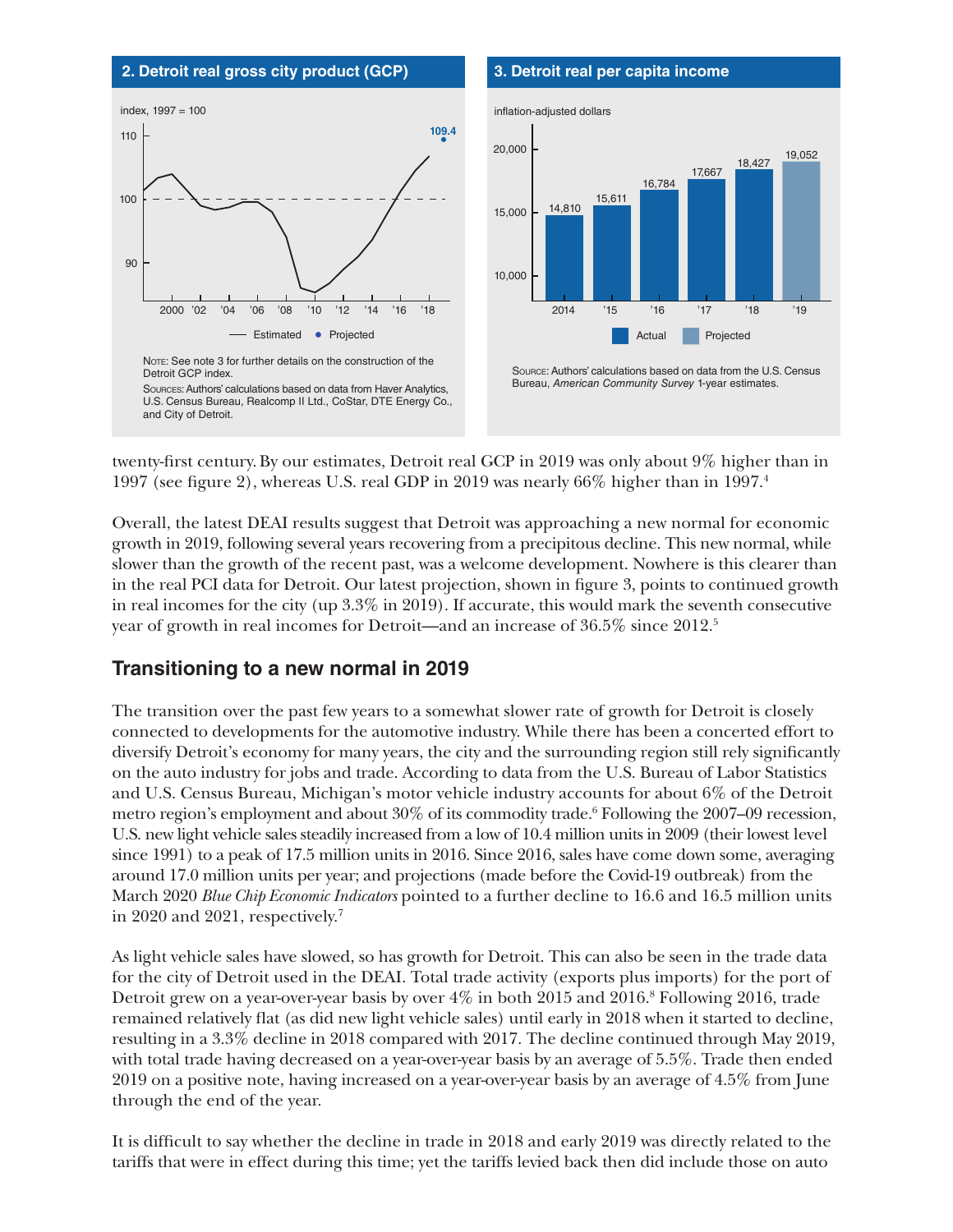

parts, so they likely played some role in the downturn in trade. Other events had a negative impact on Detroit's recovery in 2019. For instance, shortly after Detroit's total trade started to recover in June 2019, a contract dispute between General Motors (GM) and the United Auto Workers (UAW) arose. The UAW authorized its members at GM to start a strike on September 15, 2019; the strike lasted for 40 days, ending on October 25, 2019. During this period, light vehicle production fell by 15.5% for the region and 9.2% for the city of Detroit, decreasing the demand for parts from both inside and outside the U.S.<sup>9</sup>

While changes in trade activity certainly drove some of the movements in the DEAI throughout 2019, the labor category continued to be the DEAI's largest contributor. The labor data for the city showed signs of continued improvement in 2019, although at a slower pace than in the recent past. Employment growth was only slightly higher in 2019 (1.63%) than in 2015 (1.58%). Yet, the

unemployment rate was unchanged in 2019 from 2018; this sharply contrasted with what happened in 2015, when it fell 4.2 percentage points from 2014. That steep drop in unemployment made the labor category's contribution to the DEAI much higher in 2015 than in 2019. Part of the reason for the steadiness of unemployment in 2019 versus 2015, despite the similar gains in employment, was a substantial increase in the labor force—which was a positive development for the city. We discuss Detroit's expanding labor force in more detail later on.

Even with the progress Detroit has made, the city still faces many challenges. One of those challenges is the distribution of new wealth that has been generated during its economic recovery. Evidence is mounting that not all of the city is sharing equally in the benefits of its revival. This can be seen, for instance, in the DEAI's real estate category. According to our calculations using data from Realcomp II Ltd., residential homes in the city have yet to recover most of the value they lost during the 2007–09 recession, with prices still about 36% below their 2003 peak. In contrast, condos (which are mostly located near downtown, where the majority of private investment has occurred in recent years) have increased in price by about 87% since 2003. The median price of condos in Detroit was about \$240,000 as of February 2020. In contrast, the median price of single-family homes, most of which are located on the city's perimeter, was around \$42,000.

The development along the Woodward Corridor has exacerbated this bifurcation in residential real estate prices in different parts of the city. This is where a \$180 million three-mile stretch of a light rail streetcar system, the QLine, was recently built. The line runs the length of Woodward Avenue from Grand Boulevard to the river, and it has spurred about \$7 billion in development, including residential homes and condos, retail stores, restaurants and bars, office space, hotels, and the new Little Caesars Arena—now home to both the Detroit Red Wings hockey team and the Detroit Pistons basketball team.10 While there has been some investment in other neighborhoods bordering the Woodward Corridor, most of the development has occurred in this major residential and business artery leading into the city's downtown.

Figure 4 is a map of the city showing the location of the Woodward Corridor in relation to other areas of the city. For each district (defined by zip codes), we used DTE Energy Co. data to calculate the percent change in residential utility customers between April 2017 and December 2019 and then the share of total customers across the city in December 2019. As the figure shows, only the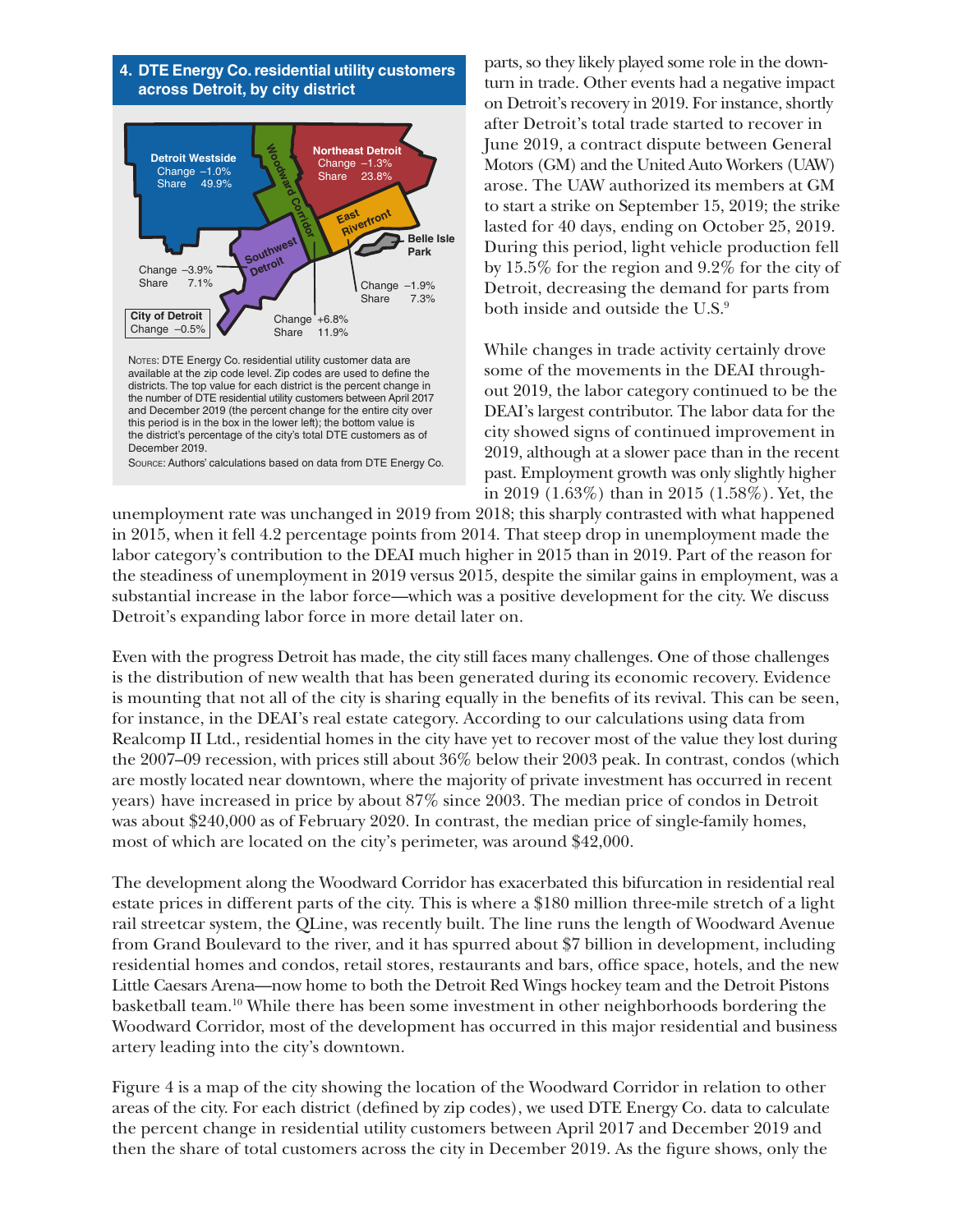#### **5. Detroit Economic Activity Index (DEAI), by category**



Notes: The DEAI, along with its contributions from the four categories, is shown in standard deviations from its historical trend (average). See note 11 for further details on how the quarterly DEAI values are determined. Sources: Authors' calculations based on data from Haver Analytics, U.S. Census Bureau, Realcomp II Ltd., CoStar, DTE Energy Co., and City of Detroit.

Woodward Corridor has experienced an increase in demand for residential utility services over this period, but it represents only slightly more than 10% of the customer accounts for Detroit. The stark difference between the Woodward Corridor and the other districts in this figure highlights the economic difficulties that Detroit still faces.

# **The volatility in the DEAI in 2019**

During the first half of 2019, the DEAI recorded both an all-time high (in January) and one of its lowest readings (in May) since the end of the 2007–09 recession. Panel A of figure 5 shows the source of this volatility. In January, employment for Detroit increased by over 3,500 jobs—the highest one-month increase dating back to 1997. This increase led to a large contribution from the labor category to the index and caused it to spike to a record high. Shortly thereafter, however, the labor category contributions declined, and the DEAI turned negative.

These large swings in the DEAI can often be hard to understand, and sometimes (for reasons that we will explain shortly) are not all that informative for the future direction of growth. To address this issue, we also provide quarterly values of the index—which help to smooth out some of the volatility.11 For instance, instead of growth going from well above to well below trend in a span of just five months, the quarterly values of the index (see panel B of figure 5) indicate that economic activity continued to expand at a rate at or above its long-term trend in the first half of 2019.

On the DEAI's current data webpage,<sup>12</sup> we also provide all 24 individual indicators' contributions to the index in each month and quarter to help identify the root cause of movements in the index. For example, what happened in the first half of 2019 in the Detroit labor market provides an interesting case of something that seems at first glance to be negative when in fact it is not.

The labor category contains both the labor force participation rate and the unemployment rate. The former captures the share of the population that is either employed or actively seeking work. The latter is the share of the labor force that is not employed but still actively seeking a job. Since the unemployment rate is a function of the labor force (i.e., those employed or actively seeking work), it can increase if the labor force grows faster than the number of employed persons. For example, when people who were previously not looking for a job begin to search for work again, the labor force increases, but so does the number of unemployed if these individuals do not immediately find work.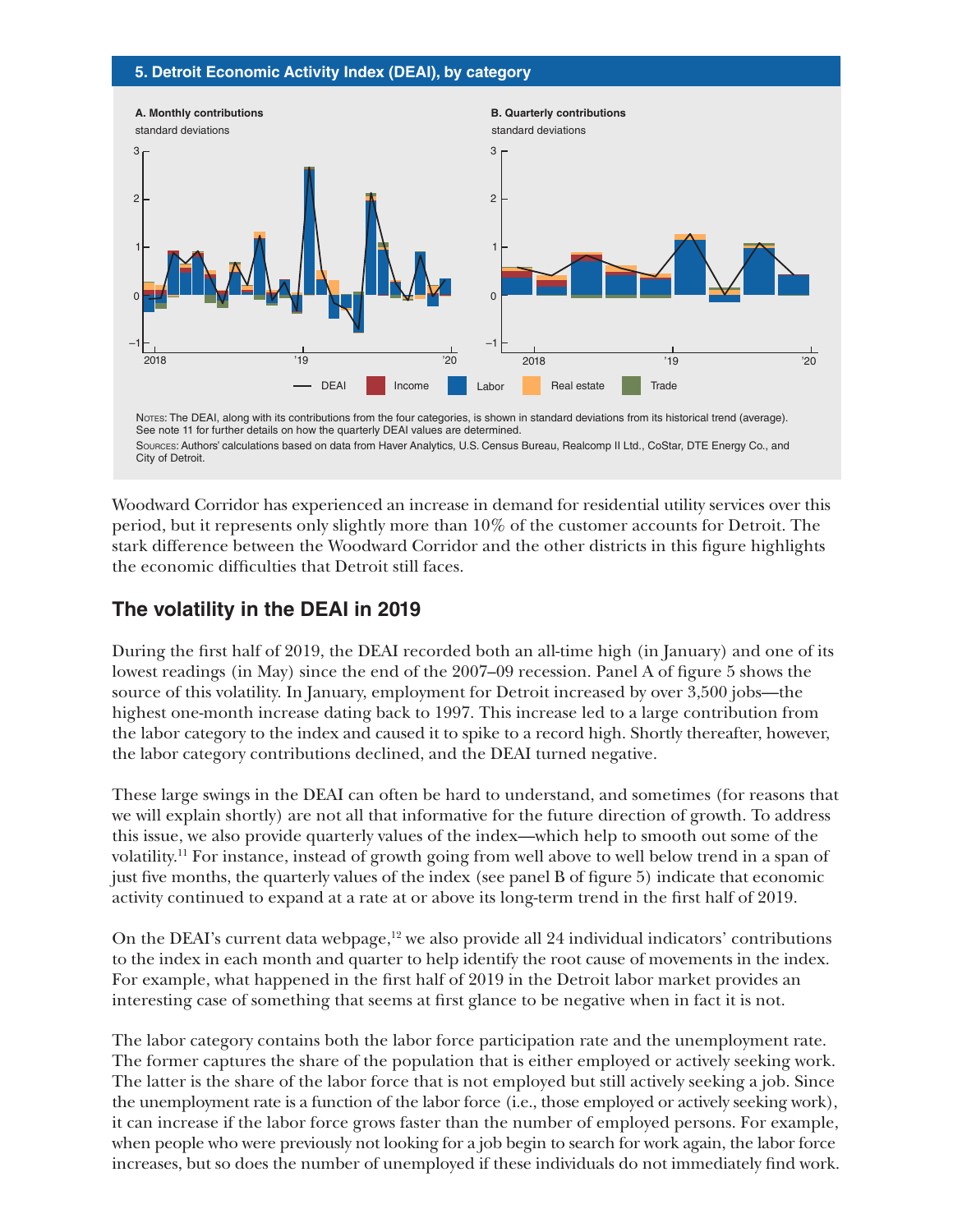An increase in the unemployment rate contributes negatively to the DEAI. An increase in the labor force participation rate, however, contributes positively to the DEAI, as it tends to signal an underlying trend of an improving labor market. When both rates increase, their respective contributions to the DEAI potentially offset each other. That said, notably, the unemployment rate data used for the DEAI are monthly, while the labor force participation rate data used for the index are annual and, hence, updated less frequently.<sup>13</sup> Thus, this offsetting only happens with a lag. Because of these features of the model, there are times when a monthly increase in the number of unemployed will be unfavorable at first for the DEAI, but it can be positive in the longer run if it is due to an expanding labor force.

## **The road ahead**

As of year-end 2019, it appeared that additional economic progress for Detroit could be more challenging to achieve, given that the low-hanging fruits of the city's revitalization efforts had likely already been picked. Some evidence of this was starting to be seen in the rising cost of investment projects in the busiest areas of the city. As the city now grapples with the economic impacts of the Covid-19 outbreak, the DEAI remains a useful tool to track its progress. The index is updated four times a year on the first Thursday of March, June, September, and December on the DEAI webpage, https://chicagofed.org/deai, accompanied by analysis on the *Michigan Economy Blog*, https://www.chicagofed.org/publications/blogs/michigan-economy.

#### **Notes**

- <sup>1</sup> Available online, <https://www.chicagofed.org/publications/chicago-fed-letter/2017/376>.
- <sup>2</sup> The full list of data series is available online, [https://www.chicagofed.org/~/media/publications/deai/deai](https://www.chicagofed.org/~/media/publications/deai/deai-indicators-list-pdf.pdf)[indicators-list-pdf.pdf](https://www.chicagofed.org/~/media/publications/deai/deai-indicators-list-pdf.pdf).
- <sup>3</sup> Data do not exist for Detroit real gross city product. We instead estimate this series by relating the DEAI to real gross metropolitan product (GMP) data for the Detroit–Warren–Dearborn metropolitan statistical area (MSA) from the U.S. Bureau of Economic Analysis. When the GMP data are unavailable, the model projects Detroit GCP using the available data for the DEAI and its historical relationship with GMP for the Detroit–Warren–Dearborn MSA.
- <sup>4</sup> The U.S. GDP values mentioned in this paragraph are based on data from Haver Analytics. For more on the history of Detroit's decline, see Veronica Guerrieri, Daniel Hartley, and Erik Hurst, 2012, "Within-city variation in urban decline: The case of Detroit," *American Economic Review*, Vol. 102, No. 3, May, pp. 120–126. Crossref, [https://doi.org/10.1257/](https://doi.org/10.1257/aer.102.3.120) [aer.102.3.120](https://doi.org/10.1257/aer.102.3.120)
- <sup>5</sup> The city's real PCI, derived from the U.S. Census Bureau's *American Community Survey*, is released with a substantial lag such that final data for 2019 will not be available until the fall of this year.
- <sup>6</sup> These statistics are reported for the Detroit–Warren–Dearborn MSA, which includes the city of Detroit.
- <sup>7</sup> The U.S. new light vehicle sales values through 2019 are based on data from Haver Analytics. Information on *Blue Chip Economic Indicators* consensus forecasts is available online, [https://lrus.wolterskluwer.com/product-family/](https://lrus.wolterskluwer.com/product-family/blue-chip) [blue-chip.](https://lrus.wolterskluwer.com/product-family/blue-chip)
- <sup>8</sup> These series enter the DEAI separately, but both receive a positive weight in the index that is similar in magnitude. In addition, we adjust them both for inflation with import and export price indexes.
- <sup>9</sup> Authors' calculations based on data from WardsAuto InfoBank.
- 10Available online, [https://qlinedetroit.com/downtown-north-end-qline-drives-7-billion-development-along-woodward-corridor/.](https://qlinedetroit.com/downtown-north-end-qline-drives-7-billion-development-along-woodward-corridor/)
- 11The quarterly and annual values we report in the DEAI release are not "simple" averages, but instead "triangle" averages of the monthly values. For growth rate measures like the DEAI, the triangle average best approximates a quarterly or annual growth rate from a monthly growth rate. It gets its name from the tent-like nature of the weights applied to current and past values in the averaging process. A simple average weights current and past values equally, while a triangle average has weights that peak in the recent past and are equally spaced going backward and forward in time from the peak.